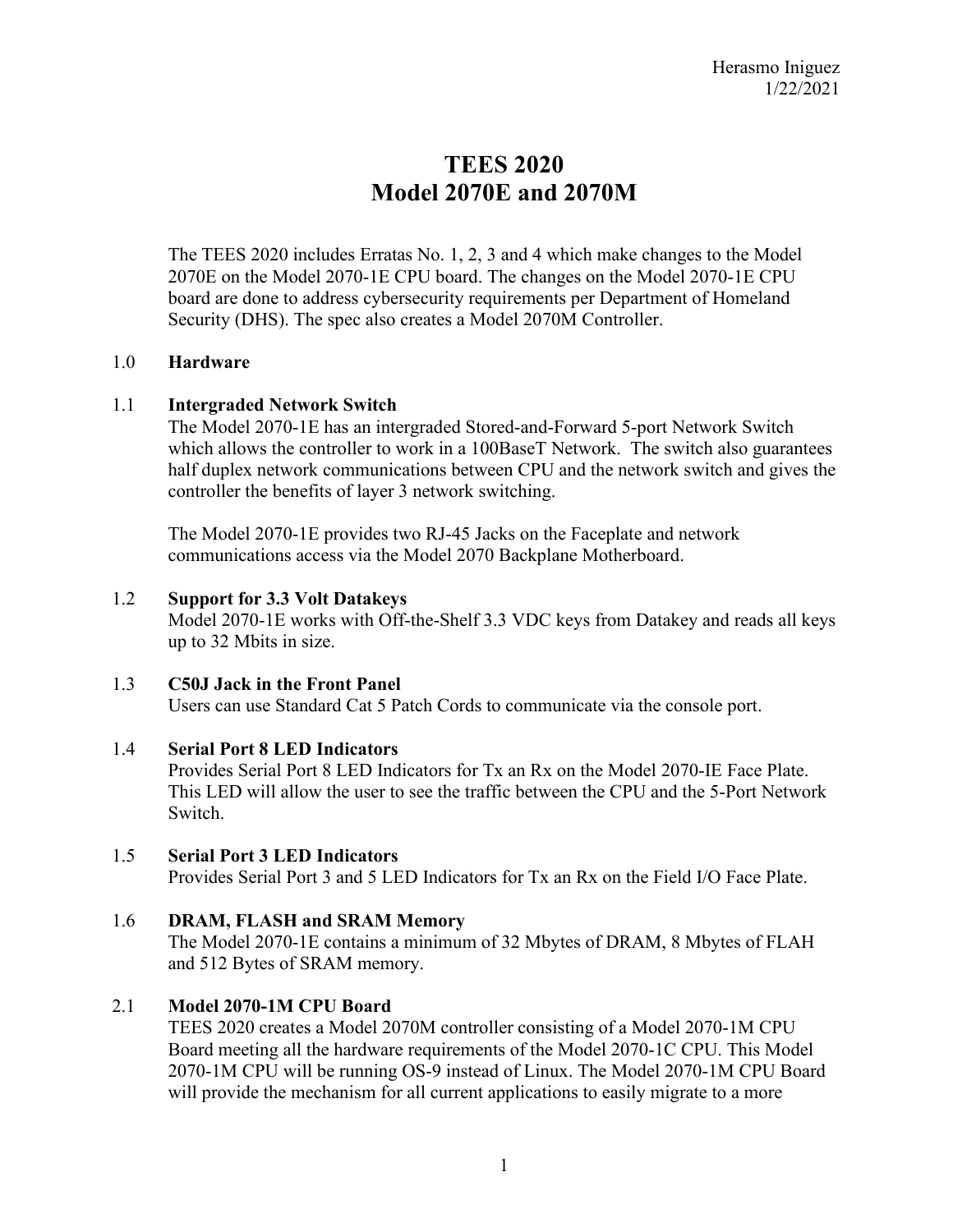powerful and newer hardware.

#### 2.0 **Software**

#### 2.2 **Standardized Ver Module**

Provides a "ver" utility that consists of loadable module named "bootid". The "bootid" contains the controller identification including the TEES Version, Vendor Name and Image Built Date and can be read via the "ver" utility. The same information can be read programmable via a user program.

## 2.3 **Enhanced netcfg**

The Model 2070-1E contains an improved version of the original "netcfg" utility which allows a user to permanently set the network parameters at the command line and read and display the MAC Address.

Example:

netcfg -n -a 10.160.209.99 -m 255.255.255.0 -g 10.160.209.254

Sets the controller with the following permanent parameters:

| <b>IP</b> Address: | 10.160.209.99  |
|--------------------|----------------|
| Netmask:           | 255.255.255.0  |
| Gateway:           | 10.160.209.254 |

Netcfg displays the MAC Address in addition to the above Network Parameters. netcfig -r

IP Address: 10.160.209.99 Netmask: 255.255.255.0 Gateway: 10.160.209.254 MAC Address: 00.50.C2.81.60.37